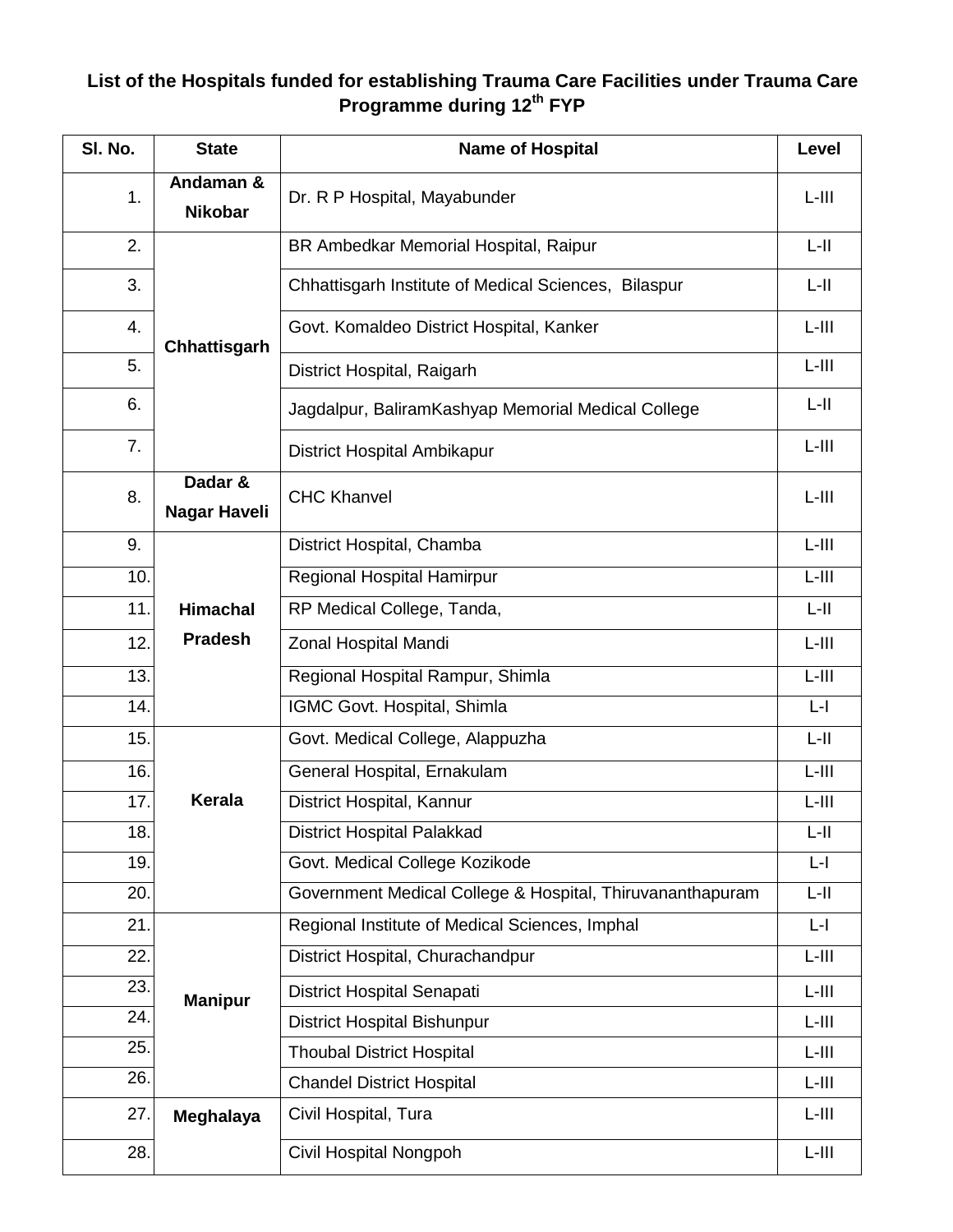| 29. |                          | <b>Civil Hosiptal Shillong</b>         | $L-H$    |
|-----|--------------------------|----------------------------------------|----------|
| 30. | <b>Mizoram</b>           | Civil Hospital, Aizawal                | $L-H$    |
| 31. |                          | District Hospital, Lawngtlai           | $L-III$  |
| 32. |                          | District Hospital, Saiha               | $L-III$  |
| 33. |                          | District Hospital Lunglei              | $L-III$  |
| 34. |                          | <b>District Hospital Kolasib</b>       | $L-III$  |
| 35. |                          | District Hospital Champhai             | $L-III$  |
| 36. |                          | <b>District Hospital Serchhip</b>      | $L-HI$   |
| 37. |                          | District Hospital, Tuensang            | $L$ -III |
| 38. | Nagaland                 | District Hospital, Kiphiri             | $L-HI$   |
| 39. |                          | District Hospital, Mon                 | $L-III$  |
| 40. |                          | Naga Hospital Kohima                   | $L-H$    |
| 41. |                          | District Hospital, Dimapur             | $L-III$  |
| 42. | Odisha                   | District Hospital, Puri                | $L-HI$   |
| 43. | <b>Uttrakhand</b>        | District Hospital, Baurari, New Tehri  | $L-HI$   |
| 44. |                          | Government Medical College, Haldwani   | $L-H$    |
| 45. |                          | <b>Combined Hospital Roorkee</b>       | $L-III$  |
| 46. |                          | Medical College Doon Hospital Dehradun | L-II     |
| 47. |                          | Dharma Nagar, Sub-Divisional Hospital  | $L-HI$   |
| 48. |                          | Santribazar PHC, Divisional Hospital   | $L-HI$   |
| 49. | <b>Tripura</b>           | District Hospital, Gomati              | $L-III$  |
| 50. |                          | Agartala Govt. Medical College         | $L-H$    |
| 51. |                          | District Hospital Dhalai               | $L-HI$   |
| 52. |                          | District Hospital Namachi              | $L-HI$   |
| 53. | <b>Sikkim</b>            | District Hospital, Singtam             | $L-HI$   |
| 54. |                          | District Hospital, Manga               | $L$ -III |
| 55. |                          | <b>STNM Gangtok</b>                    | $L-H$    |
| 56. | Andhra<br><b>Pradesh</b> | Govt. General Hospital, Kakinada       | $L-H$    |
| 57. | <b>Arunachal</b>         | <b>General Hospital Bomdila</b>        | $L-HI$   |